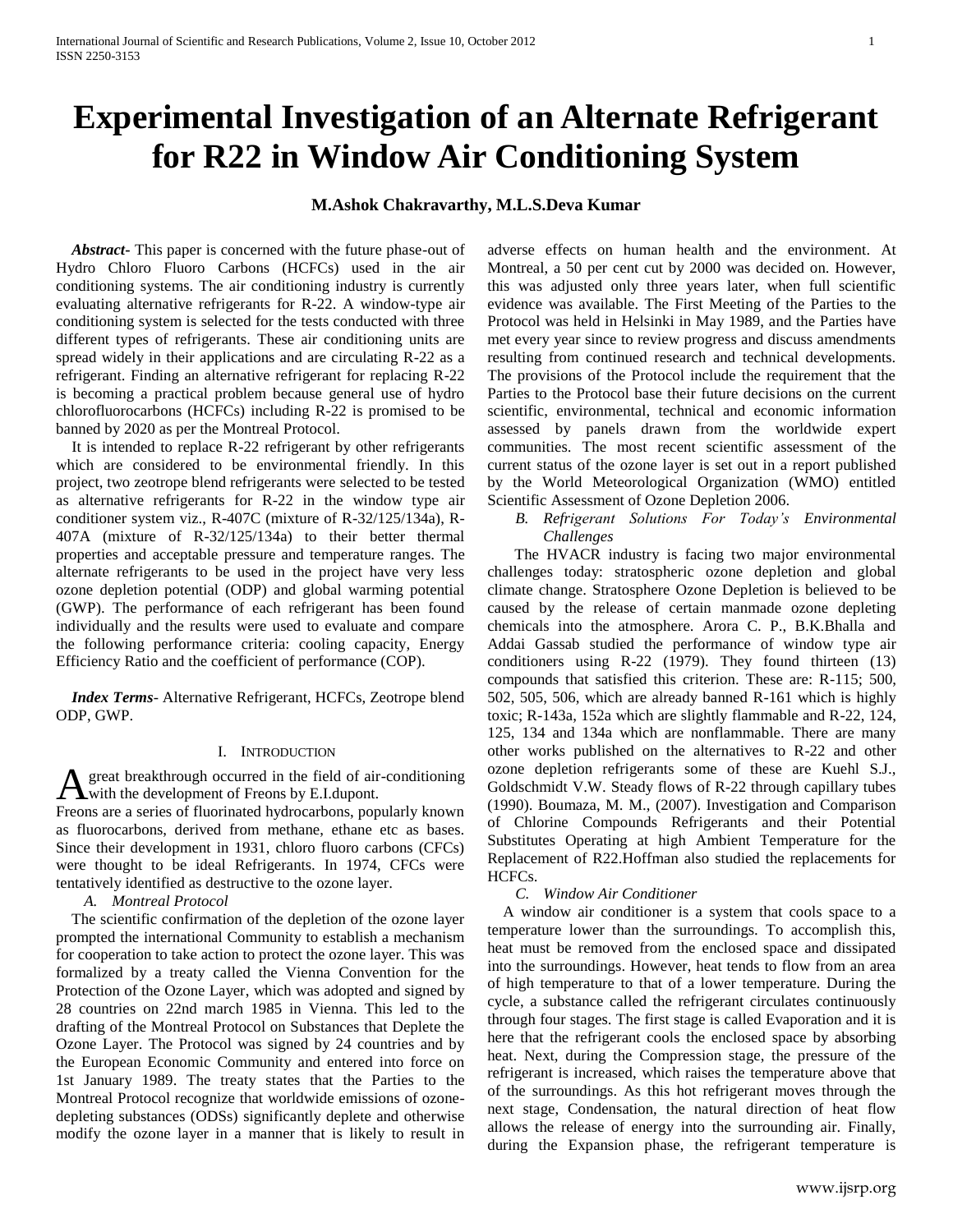lowered by refrigeration effect. This cold refrigerant then begins the Evaporation stage again, removing more heat from the enclosed space.

 A typical diagram of a window air conditioner which works according to the process explained above is shown in the figure.



Fig.1. Construction of a window air conditioner

# *D. Refrigerant in Vapour Compression Refrigeration system*

 Window air conditioner works on the principle of vapour compression refrigeration system. The refrigerant is a heat carrying medium which during the cycle (that is compression, condensation, expansion and evaporation) in the refrigeration system absorb heat from a low temperature source and discard the heat so absorbed to a higher temperature sink.

 The suitability of a refrigerant for a certain application is determined by its physical, thermodynamic, chemical properties and by various practical factors. There is no one refrigerant which can be used for all types of applications. If one refrigerant has certain good advantages, it will have some disadvantages also for a particular application. Hence, a refrigerant is chosen which has greater advantages and less disadvantages.

## II. EXPERIMENTAL WORK

## *A. Description of the Test Apparatus*

 A GODREJ company window air conditioner of 1 ton refrigeration capacity was selected to be as a test rig. The overall physical dimensions of the window air conditioning system are (60 X 56 X 38) cm and 42 kg weight. Figure 2. shows the schematic diagram of the window air conditioner used in the experiment.

 The unit is having single electricity phase rotary compressor. The condenser and evaporator coils are made of copper with smooth inner tube surface. The evaporator fins are hydrophilic and Condenser fins are Hydrophobic. The interrupted type of fin used in the experiment is very widely accepted method of increasing the heat transfer coefficient and creating more turbulent mixing on the air side of heat exchangers. Both compressor and condenser fins were made of alluminium.

 The window air conditioner utilizes refrigerant R-22 and mineral lubricating oil. In order to provide superior lubrication with chlorine refrigerants poly ester lubricants were used. The air conditioner accommodates a three speed motor to run the condenser and evaporator fans.



Fig.2. Schematic diagram of the window air conditioner

## *B. Selection of the Refrigerant*

 The new trend is to use zeotrope blend refrigerants in the air conditioning system. In the present experiment, two zeotrope blend refrigerants were selected to be tested as alternate refrigerants for R-22 in the window air conditioner test rig. These refrigerants were R-407C comprising of (R32/R125/R134a) in a mass fraction composition percentage as (23/25/52) and R-407A comprising of (R32/R125/R134a) in a mass fraction composition percentage as (20/40/40).

These are commercially available have been assigned an indentifying number in the 400series. Zeotrope blends shift in composition during condensing process. As the blend changes phases, more of one component will transfer to the other phase faster than the rest. This property is called fractionation. The changing composition of the liquid from one side of the heat exchanger to the other is called the temperature glide. The temperature glide will cause different values for temperature at a given pressure, depending on how much refrigerant is liquid and how much is vapour. The alternate refrigerants used in the present work have very less ODP and GWP as compared to R-22.

#### *C. Refrigerant Charging*

 The refrigerant may be charged in a liquid or vapour modes. This is limited by operating factors, such as the amount of refrigerant and time of charging. Charging a refrigeration system, especially the one built-up with capillary tube control, is the most critical task. Amount of refrigerant to be charged is so selected that it maintains desired suction & discharge pressures. It is customary to charge the system with a charging cylinder on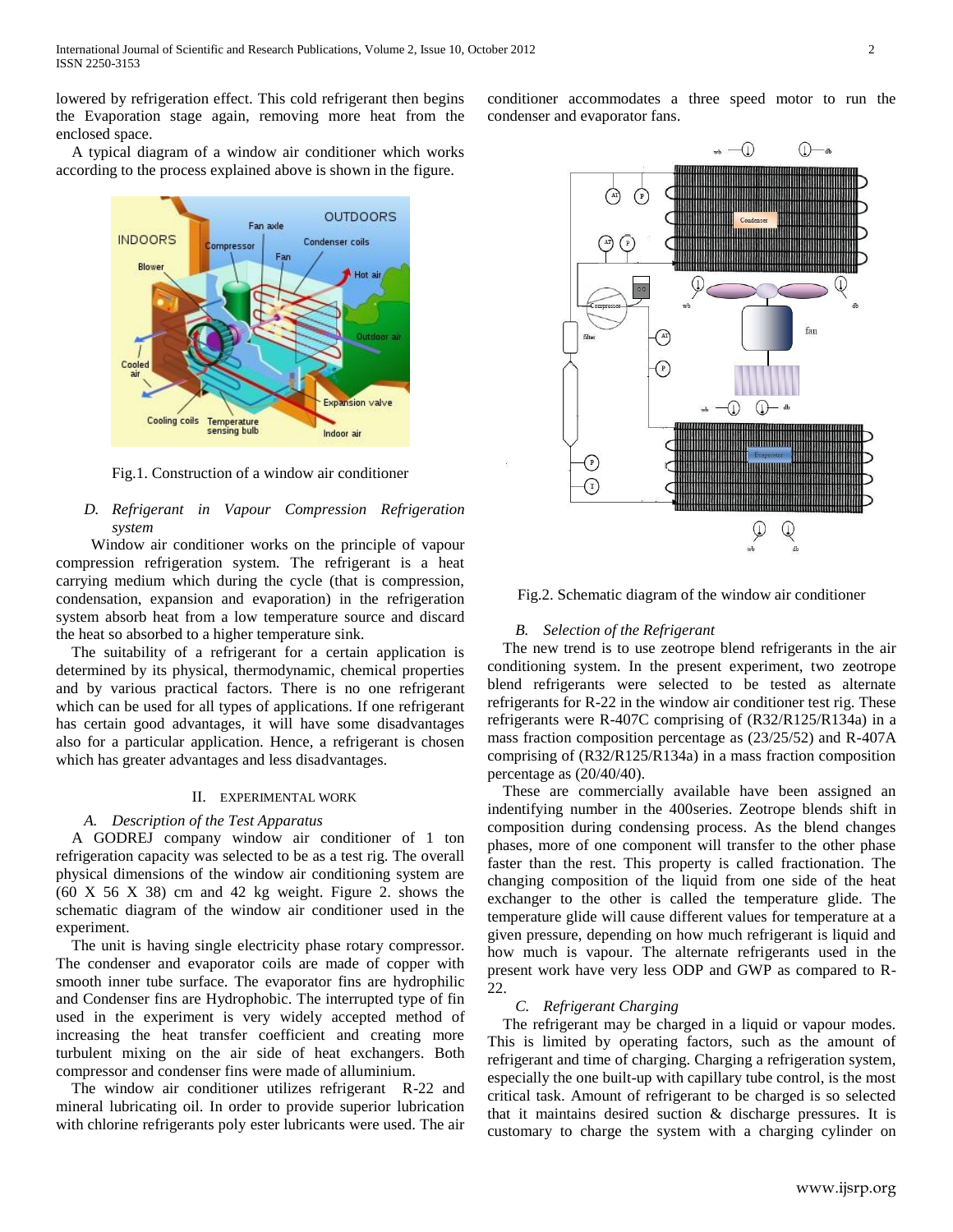volume basis but the short-coming of this method is that since the density of refrigerant varies appreciably with temperature, one can come across erroneous quantity as the charging cylinder does not have different scales for different ambient temperatures. A better alternative method is to charge the refrigerant by weight. Charging without the aid of any equipment requires a high level of skill and human judgment. Sometimes charging is done without the aid of any equipments, this system uses suction pressure and discharge pressure as indicative of the charge quantity. However, this needs a high level of skill and human judgment.

## III. TEST PROCEDURE

 At the incipience of the test, the system was kept running at least 10 minutes to reach the steady state conditions. This was done by monitoring the temperature and pressure gauge for the circulated refrigerant. After that achievement, the refrigerant side measurements, temperature and pressure, and air side measurements, dry and wet bulb temperature, were recorded. These readings were taken at ambient temperature i.e., 27.3 °C DBT and 19.2 WBT to detect the performance of the window air conditioner test rig .

 This procedure was repeated for the refrigerants R-407C and R407A.The tests were usually commenced at highest fan speed where the volumetric air flow rate fixed at (9.33) m3/min. as specified by the unit manufacturer company.

## IV. ANALYSIS OF THE EXPERIMENTAL DATA

 The data analysis involved a number of assumptions that are important to be addressed, as described below:

- 1. The mass flow rate of refrigerant is constant at all parts of the experimental test rig.
- 2. The air temperature at the entrance and exit of heat exchangers are constant and homogenous at all tubes in the front and lee sides.

 The data reduction procedure includes the refrigerating effect, power consumed by compressor, heat rejected in the condenser, energy efficiency ratio calculated for both R-22 and its alternatives. In addition, (COP) was calculated from the above mentioned parameters. The properties of R-22 and other refrigerants were obtained from the published data by ASHRAE Hand Book.

## V. PERFORMANCE CALCULATIONS

#### *A. Refrigerant R-22*

1. Condenser temperature,  $T_c = 65.4 \text{ }^{\circ}\text{C}$ 

- 2. Condenser Pressure,  $P_c = 18.12$  bar
- 3. Evaporator Temperature,  $T_e = 7.9 \text{ °C}$
- 4. Evaporator Pressure,  $P_e = 3.78$  bar

#### **Calculations for Cooling Capacity:**

Readings taken from the test rig:

Mass Flow rate of  $Air = 0.1688$  kg/sec Input Power (Watts)  $= 970$ Entering Air Enthalpy,  $h_{ae} = 55.8 \text{ kJ/kg}$ (Taken from psychrometric chart at Indoor air temperature i.e.

27.3 °C DBT, 19.2 °C WBT)

Leaving Air Enthalpy,  $h_{al} = 35.9$  kJ/kg

(Taken from psychrometric chart at Leaving air temperature i.e. 18.59 °C DBT, 12.34 °C WBT)

Enthalpy Difference = Entering Air Enthalpy  $(h_{ae})$  – Leaving Air Enthalpy  $(h_{al}) = 55.8 - 35.9$ 

$$
= 19.9 \text{ kJ/kg}
$$

Cooling Capacity = Mass flow rate of air  $*$  Enthalpy difference  $= 0.1688 * 19.9$ 

 $= 3.359$  kW Cooling Capacity = Cooing capacity in  $kW * 3412.14$  $= 3.359 * 3412.14$  $= 11461.37$  Btu/hr

Energy Efficiency Ratio = (Cooling capacity in Btu/hr)/ (Input Power in Watts)

$$
= 11461.37 / 970
$$

$$
= 11.81
$$

COP of system = Energy Efficiency Ratio  $/ 3.412$  $= 11.81/3.412$ 

$$
= 11.81/3
$$

$$
= 3.46
$$

From Pressure –Enthalpy Diagram (at corresponding pressure and temperatures)

Enthalpy at the beginning of compression,

 $h1 = 403kJ/kg$ 

Enthalpy at the end of compression

 $h2 = 441kJ/kg$ 

Enthalpy at the beginning of the expansion

 $h3 = 259kJ/kg$ 

Enthalpy at the end of expansion

 $h4 = 259kJ/kg$ 

Capacity of the system  $= 1TR = 1 * 3.5$  KW  $= 3.5$ kW

Mass Flow rate,  $m_r =$  Capacity in kW/ (h1-h4)  $= 3.5 / (403 - 259)$ 

$$
= 0.0243 \text{ kg/sec}
$$

Refrigeration Effect (Re) =  $(h1 - h4)$  $= (403 - 259)$ 

 $= 144$  kJ/kg Compressor work  $(W) = m_r x (h2 - h1)$ 

> $= 0.0243$  x (441 –403)  $= 0.923$  kW

Heat rejected in the Condenser,  $= m_r x$  (h2-h3)  $= 0.0243$  x (441-259)

 $= 4.422kW$ 

Co- efficient of Performance,

$$
(\text{C.O.P.}) = (\text{h1} - \text{h4}) / \text{h2} - \text{h1})
$$

$$
= (403 - 259) / (441 - 403)
$$

$$
= 3.69
$$

*B. Refrigerant R-407c* 

1. Condenser temperature,  $T_c = 74$ . °C

- 2. Condenser Pressure,  $P_c = 19.45$  bar
- 3. Evaporator Temperature,  $T_e = 10.5$  °C

4. Evaporator Pressure,  $P_e = 3.9$  bar

### **Calculations for Cooling Capacity:**

Readings taken from the test rig: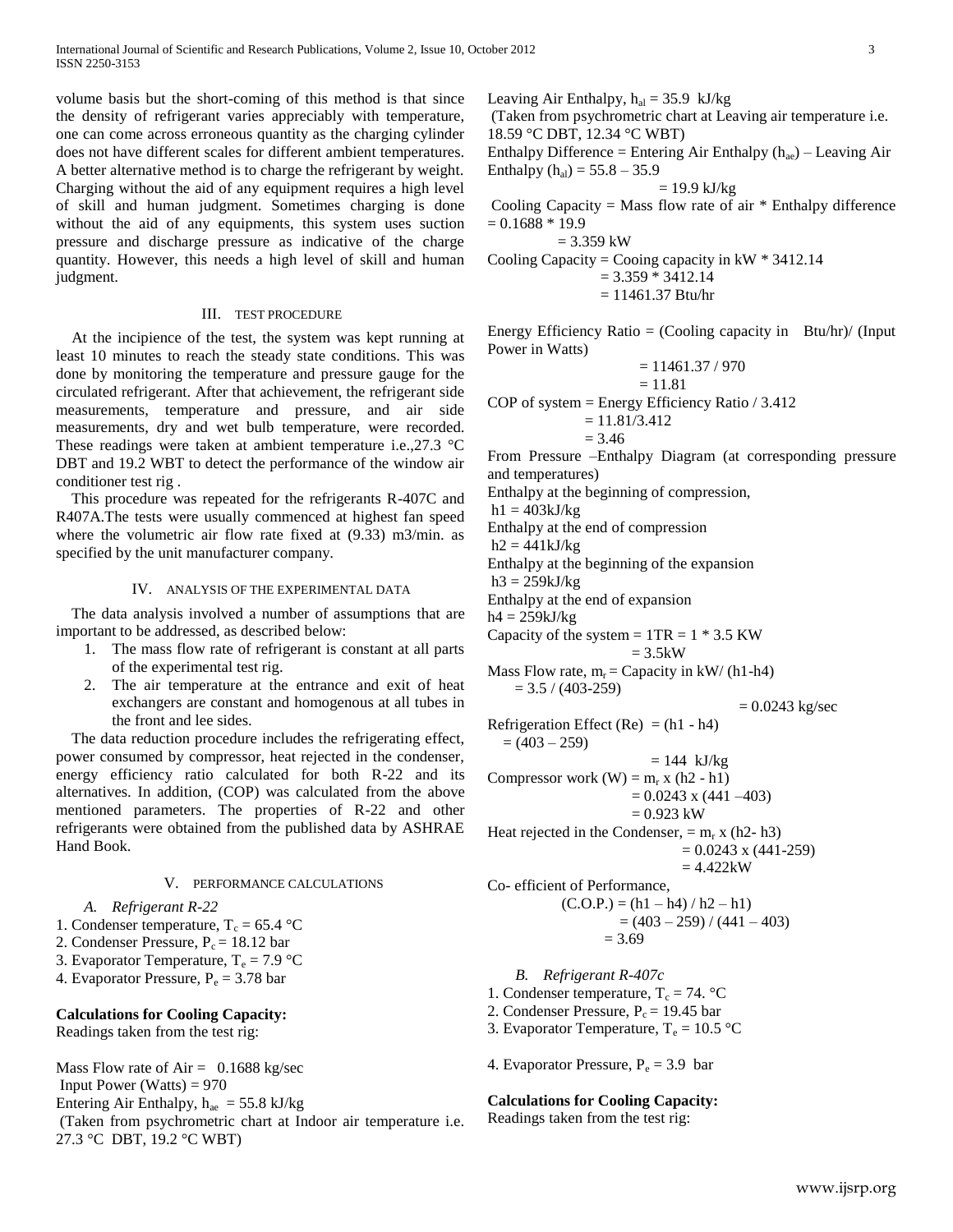International Journal of Scientific and Research Publications, Volume 2, Issue 10, October 2012 4 ISSN 2250-3153

Mass Flow rate of  $Air = 0.1688$  kg/sec Input Power (Watts)  $= 970$ Entering Air Enthalpy,  $h_{ae} = 55.7$  kJ/kg (Taken from psychrometric chart at Indoor air temperature i.e. 27.3 °C DBT, 19.2 °C WBT) Leaving Air Enthalpy,  $h_{al} = 34.9 \text{ kJ/kg}$ (Taken from psychrometric chart at Leaving air temperature i.e. 17.8 °C DBT, 12°C WBT) Enthalpy Difference = Entering Air Enthalpy  $(h_{ae})$  – Leaving Air Enthalpy  $(h_{al} 1) = 55.8 - 35.9$  $= 20.8$  kJ/kg Cooling Capacity = Mass flow rate of air  $*$  Enthalpy difference  $= 0.1688 * 20.8$  $= 3.511$  kW Cooling Capacity = Cooing capacity in  $kW * 3412.14$  $= 3.511 * 3412.14$  = 11980.02 Btu/hr Energy Efficiency Ratio = (Cooling capacity in Btu/hr)/ (Input Power in Watts)  $= 11980.02 / 970$  $= 12.26$ COP of system  $=$  Energy Efficiency Ratio  $/3.412$  $= 12.26/3.412$  $= 3.59$ From Pressure –Enthalpy Diagram (at corresponding pressure and temperatures) Enthalpy at the beginning of compression,  $h1 = 411$  kJ/kg Enthalpy at the end of compression  $h2 = 455$  kJ/kg Enthalpy at the beginning of the expansion  $h3 = 260 \text{ kJ/kg}$ Enthalpy at the end of expansion  $h4 = 260 \text{ kJ/kg}$ Capacity of the system  $= 1TR = 1 * 3.5 KW$  $= 3.5kW$ Mass Flow rate,  $m_r =$  Capacity in kW/ (h1-h4)  $= 3.5 / (411 - 260)$  $= 0.0231$  kg/sec Refrigeration Effect  $(Re) = (h1 - h4)$  $= (411 - 260)$  $= 151 \text{ kJ/kg}$ Compressor work  $(W) = m_r x (h2 - h1)$  $= 0.0231$  x (455 –411)  $= 1.016$  kW Heat rejected in the Condenser =  $m_r$  x (h2- h3)  $= 0.0231$  x (455-260)  $= 4.504$  kW Co- efficient of Performance,  $(C.O.P.) = (h1 - h4)/h2 - h1)$  $= (411 - 260) / (455 - 411)$  $= 3.431$ 

## *C. Refrigerant R-407a*

1. Condenser temperature,  $T_c = 76 \degree C$ 2. Condenser Pressure,  $P_c = 22.4$  bar 3. Evaporator Temperature,  $T_e = 10.9 \degree C$  4. Evaporator Pressure,  $P_e = 4.59$  bar **Calculations for Cooling Capacity:**  Readings taken from the test rig: Mass Flow rate of  $Air = 0.1711$  kg/sec Power (Watts)  $= 970$ Entering Air Enthalpy,  $h_{ae} = 54.8$  kJ/kg (Taken from psychrometric chart at Indoor air temperature i.e. 27.2 °C DBT, 19.1 °C WBT) Leaving Air Enthalpy,  $h_{al} = 32.9$  kJ/kg (Taken from psychrometric chart at Leaving air temperature i.e. 15 °C DBT, 10.9 °C WBT) Enthalpy Difference = Entering Air Enthalpy  $(h_{ae})$  – Leaving Air Enthalpy  $(h_{al}) = 54.8 - 32.9$  $= 21.1$  kJ/kg Cooling Capacity = Mass flow rate of air  $*$  Enthalpy difference  $= 0.1711 * 21.1$  $= 3.610$  kW Cooling Capacity = Cooing capacity in  $kW * 3412.14$  $= 3.610 * 3412.14$  = 12317.82 Btu/hr Energy Efficiency Ratio  $=$  (Cooling capacity in Btu/hr)/ (Input Power in Watts)  $= 12317.82 / 970$  $= 12.698$ COP of system = Energy Efficiency Ratio / 3.412  $= 12.698/3.412$  $= 3.721$ From Pressure –Enthalpy Diagram (at corresponding pressure and temperatures) Enthalpy at the beginning of compression,  $h1 = 311$  kJ/kg Enthalpy at the end of compression  $h2 = 346$  kJ/kg Enthalpy at the beginning of the expansion  $h3 = 176$  kJ/kg Enthalpy at the end of expansion  $h4 = 176$  kJ/kg Capacity of the system  $= 1TR = 1 * 3.5 KW$  $= 3.5kW$ Mass Flow rate,  $m_r =$  Capacity in kW/ (h1-h4)  $= 3.5 / (311 - 176)$  $= 0.0259$  kg/sec Refrigeration Effect (Re) =  $(h1 - h4)$  $= (311 - 176)$  $= 135 \text{ kJ/kg}$ Compressor work  $(W) = m_r x (h2 - h1)$  $= 0.0259$  x (346 –311)  $= 0.906$  kW Heat rejected in the Condenser =  $m_r$  x (h2- h3)  $= 0.0259$  x (346-176)  $= 4.403KW$ 

Co- efficient of Performance,  $(C.O.P.) = (h1 - h4)/h2 - h1)$  $= (311 - 176) / (346 - 311)$  $= 3.857$ 

# **Table.1. Comparison of performance parameters**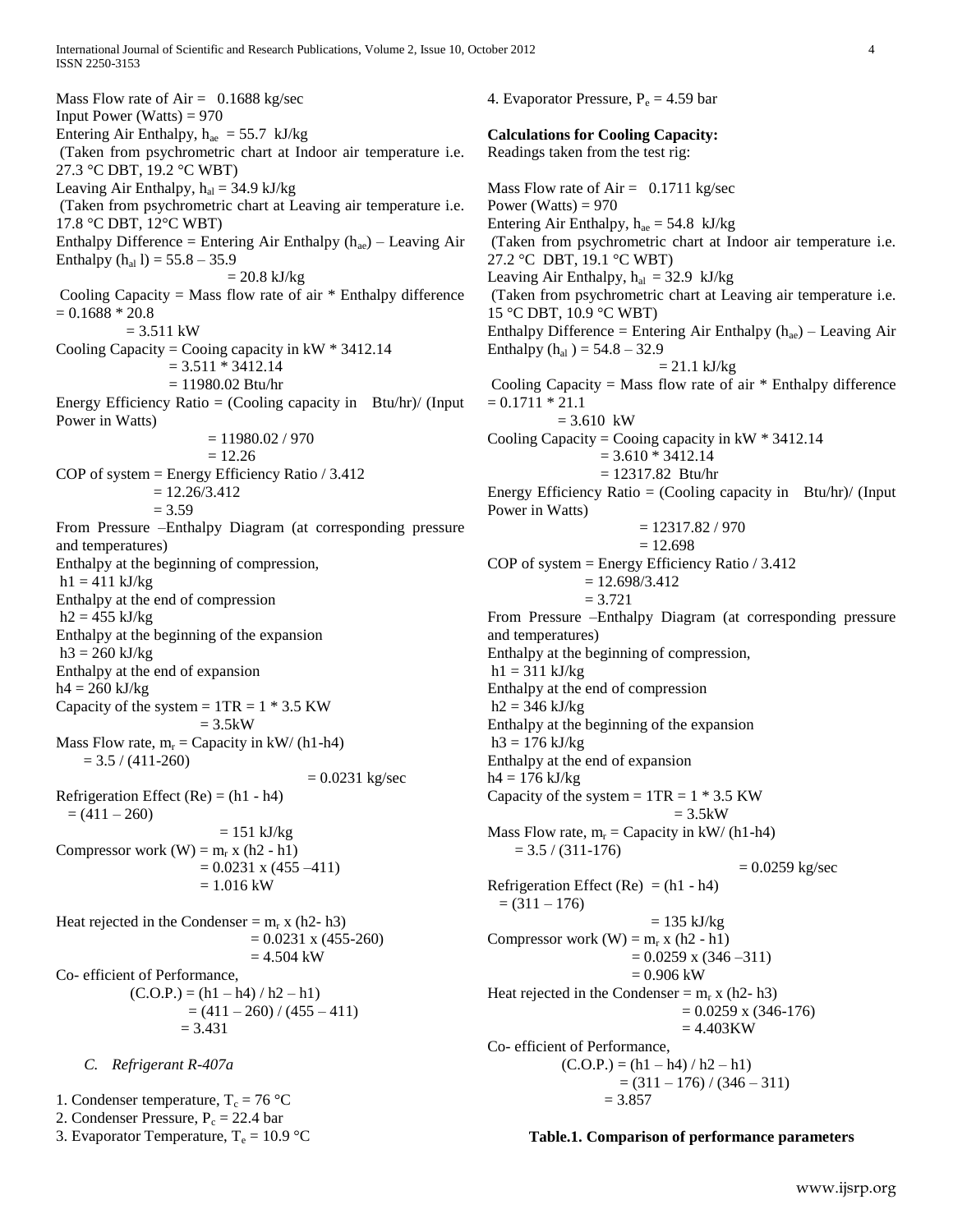| erformance<br><b>Parameters</b>          | $R-22$ | <b>R407C</b> | <b>R407A</b> |
|------------------------------------------|--------|--------------|--------------|
| Refrigerant mass flow<br>rate $(kg/sec)$ | 0.0243 | 0.0231       | 0.0259       |
| Cooling<br>Capacity(kW)                  | 3.359  | 3.511        | 3.611        |
| Heat rejected in the<br>Condenser (kW)   | 4.422  | 4.505        | 4.403        |
| work<br>Compressor<br>(Watts)            | 923    | 1016         | 906          |
| Efficiency<br>Energy<br>Ratio            | 11.81  | 12.26        | 12.698       |
| COP                                      | 3.46   | 3.59         | 3.71         |

# **Graphs**



Fig.3. Refrigerant mass flow rate Comparison of the refrigerants



Fig.4. Cooling capacity comparison of the refrigerants



Fig.5. Comparison of heat rejected in the condenser



Fig.6. Compressor work Comparison of the refrigerants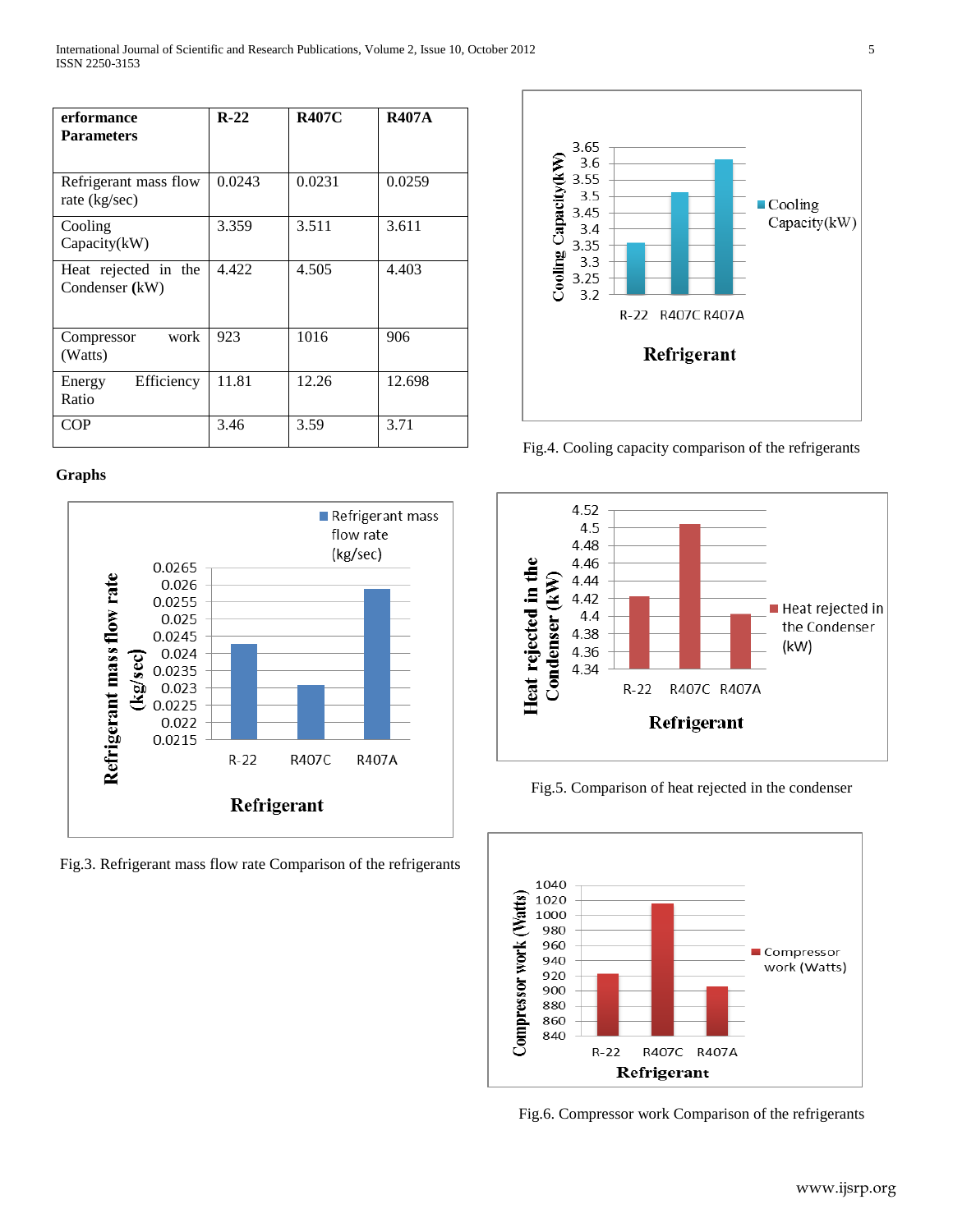

Fig.7. Energy Efficiency Ratio comparison of the refrigerants



Fig.8. COP comparison of the refrigerants

#### VI. CONCLUSION

 The present experimental work showed the following findings: • The drop in technique of R-22 by R-407C and R-

407A improved cooling capacity up to (4.5%) and

(7.5%) respectively. This emphasizes a very

important point that the existing evaporator circuit is very suitable for the present alternative refrigerants.

• R-407A exhibited lower power consumption than that experienced with R-22 tests by (2%). On the contrary, R-407C showed a higher consumed power than that of R-22 by (9%).

• R-407C and R-407A showed a significant increase in Energy Efficiency Rate by (4%) and (7.5%) respectively for the operating conditions presented here.

• R-407C exhibited decrease in mass flow rate than that experienced with R-22 tests by (5%). On the contrary, R-407A showed an increase in mass flow rate than that of R-22 by  $(6.5\%)$ .

• R-407C and R-407A showed a significant increase in COP by (3.75%) and (7.2%) respectively for the operating conditions presented here.

• The results confirmed that R-407C and R-407A are promising alternatives as a direct replacement; drop in of R-22 in RAC. Noting that the drop in technique is a feature of the refrigeration unit. Therefore, the performance of a specific alternative varies from one application to another.

#### **REFERENCES**

- [1] S.C. Arora & Domkundwar," Refrigeration and Air-Conditioning"Dhanpatrai & Sons,2000.
- [2] Arora C P, B.K.Bhalla and Addai Gassab," A study on the performance of window type air conditioners using  $R-22$ "; 15<sup>th</sup> International congress of Refrigeration, Venice,1979.
- [3] Kuehl SJ, Goldschmidt VW. Steady flows of R-22 through capillary tubes: test data. ASHRAE Trans 1990.
- [4] W.F. Stocker and C.P. Jones, "Refrigeration and Air-Conditioning", Mc Graw Hill Company Ltd 1998.
- [5] Hoffman J.S. 'Replacing CFCs. The search for alternatives', AMBIO,
- [6] Mc Linden, " Thermodynamic properties of CFC alternatives; A survey of available data";vol 13,1990
- [7] Kim SG, Kim MS, Ro ST, Youn B. Performance characteristics of R-22 and R-407C in a capillary tube of airconditioner. In: Proceedings of the 10th International Symposium on Transport Phenomena (ISTP-10), 30 November–3 December, Kyoto, Japan, 1997.
- Lee, B. J., Park, J. Y., Kim, J. D. and Lim, J. S., (2000). A Study on the Performance of Alternative Refrigerant Mixtures for HCFC-22, Korea Institute of Science and Technology (KIST), Seoul, South Korea.
- [9] Boumaza, M. M., (2007). A numerical Investigation and Comparison of Chlorines Compounds Refrigerants and their Potential Substitutes Operating at High Ambient Temperature Case for the Replacement of R22.
- [10] ASHRAE Refrigeration Handbook, (2009). Fundamentals Volume, American Society of Heating, Refrigerating, and Air Conditioning Engineers.

#### NOMENCLATURE

COP: Coefficient of Performance h: Enthalpy, (kJ/kg) DBT: Dry bulb temperature,  $(^{\circ}C)$ WBT: Wet bulb temperature, (°C)

#### AUTHORS

**First Author** – M.ASHOK CHAKRAVARTHY, Refrigeration and Air conditioning, P.G., Research Scholar, Department Of Mechanical Engineering, JNTUA College of Engineering (Autonomous), Anantapur-515002, Andhra Pradesh. India. Mob: +919493210829.

E-mail id: [ashok.manikrinda@gmail.com](mailto:ashok.manikrinda@gmail.com)

**Second Author** – M.L.S.DEVA KUMAR, Associate professor Department Of Mechanical Engineering, JNTUA College of Engineering (Autonomous), ANANTAPUR-515002 India. Mob: +919440285609. E-mail id: mls\_dev@yahoo.com